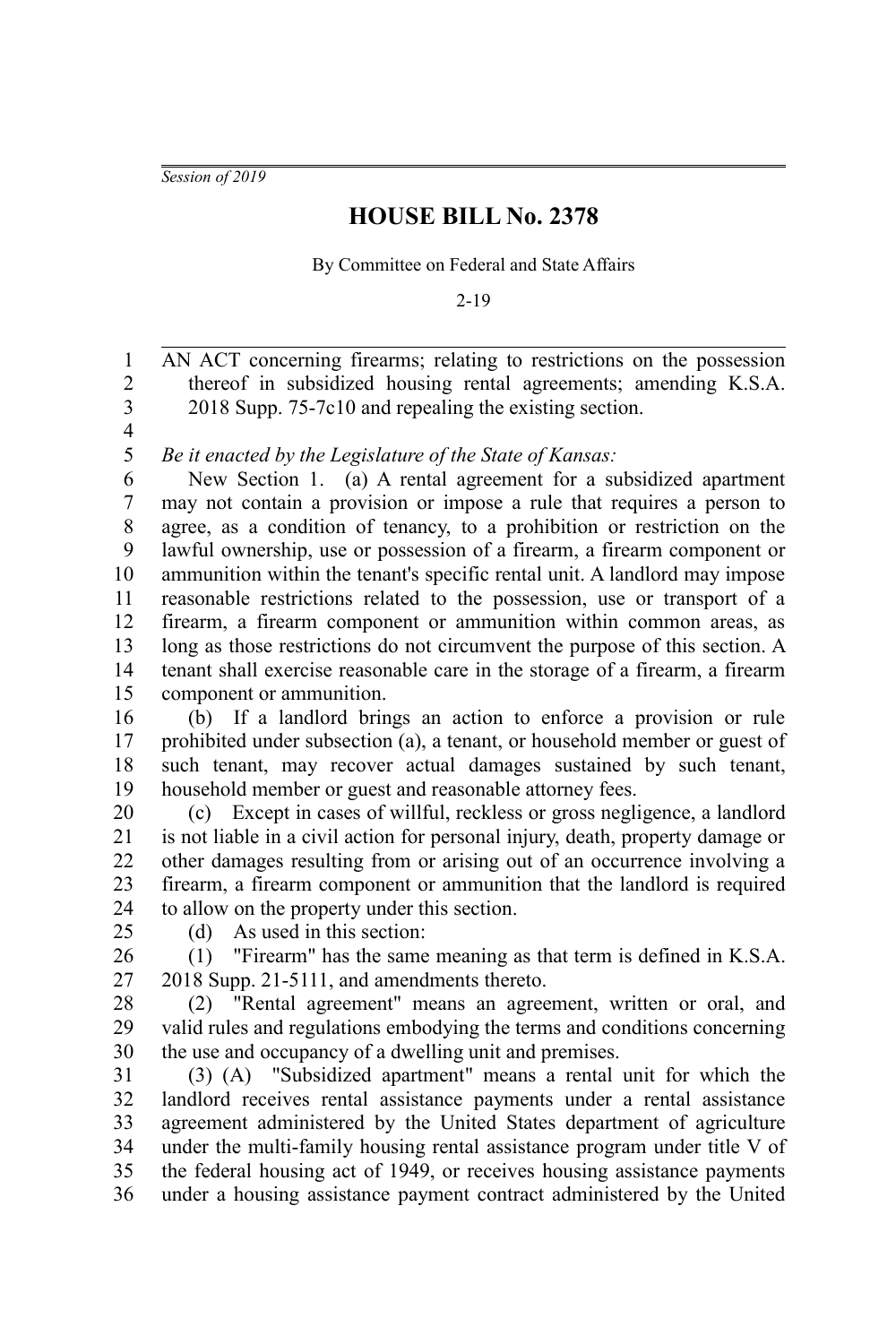States department of housing and urban development under the housing choice voucher program, the new construction program, the substantial rehabilitation program or the moderate rehabilitation program under section 8 of the United States housing act of 1937. 1 2 3 4

5

(B) "Subsidized apartment" does not include owner-occupied housing accommodations of four units or fewer. 6

(e) This section shall be a part of and supplemental to the personal and family protection act. 7 8

Sec. 2. K.S.A. 2018 Supp. 75-7c10 is hereby amended to read as follows: 75-7c10. Subject to the provisions of K.S.A. 2018 Supp. 75-7c20, *and section 1,* and amendments thereto: 9 10 11

(a) The carrying of a concealed handgun shall not be prohibited in any building unless such building is conspicuously posted in accordance with rules and regulations adopted by the attorney general. 12 13 14

(b) Nothing in this act shall be construed to prevent any private employer from restricting or prohibiting by personnel policies persons from carrying a concealed handgun while on the premises of the employer's business or while engaged in the duties of the person's employment by the employer, except that no employer may prohibit possession of a handgun in a private means of conveyance, even if parked on the employer's premises. 15 16 17 18 19 20 21

(c) (1) Any private entity which *that* provides adequate security measures in a private building and which *that* conspicuously posts signage in accordance with this section prohibiting the carrying of a concealed handgun in such building shall not be liable for any wrongful act or omission relating to actions of persons carrying a concealed handgun concerning acts or omissions regarding such handguns. 22 23 24 25 26 27

(2) Any private entity which *that* does not provide adequate security measures in a private building and which *that* allows the carrying of a concealed handgun shall not be liable for any wrongful act or omission relating to actions of persons carrying a concealed handgun concerning acts or omissions regarding such handguns. 28 29 30 31 32

(3) Nothing in this act shall be deemed to increase the liability of any private entity where liability would have existed under the personal and family protection act prior to the effective date of this act. 33 34 35

(d) The governing body or the chief administrative officer, if no governing body exists, of any of the following institutions may permit any employee, who is legally qualified, to carry a concealed handgun in any building of such institution, if the employee meets such institution's own policy requirements regardless of whether such building is conspicuously posted in accordance with the provisions of this section: 36 37 38 39 40 41

(1) A unified school district; 42

(2) a postsecondary educational institution, as defined in K.S.A. 74- 43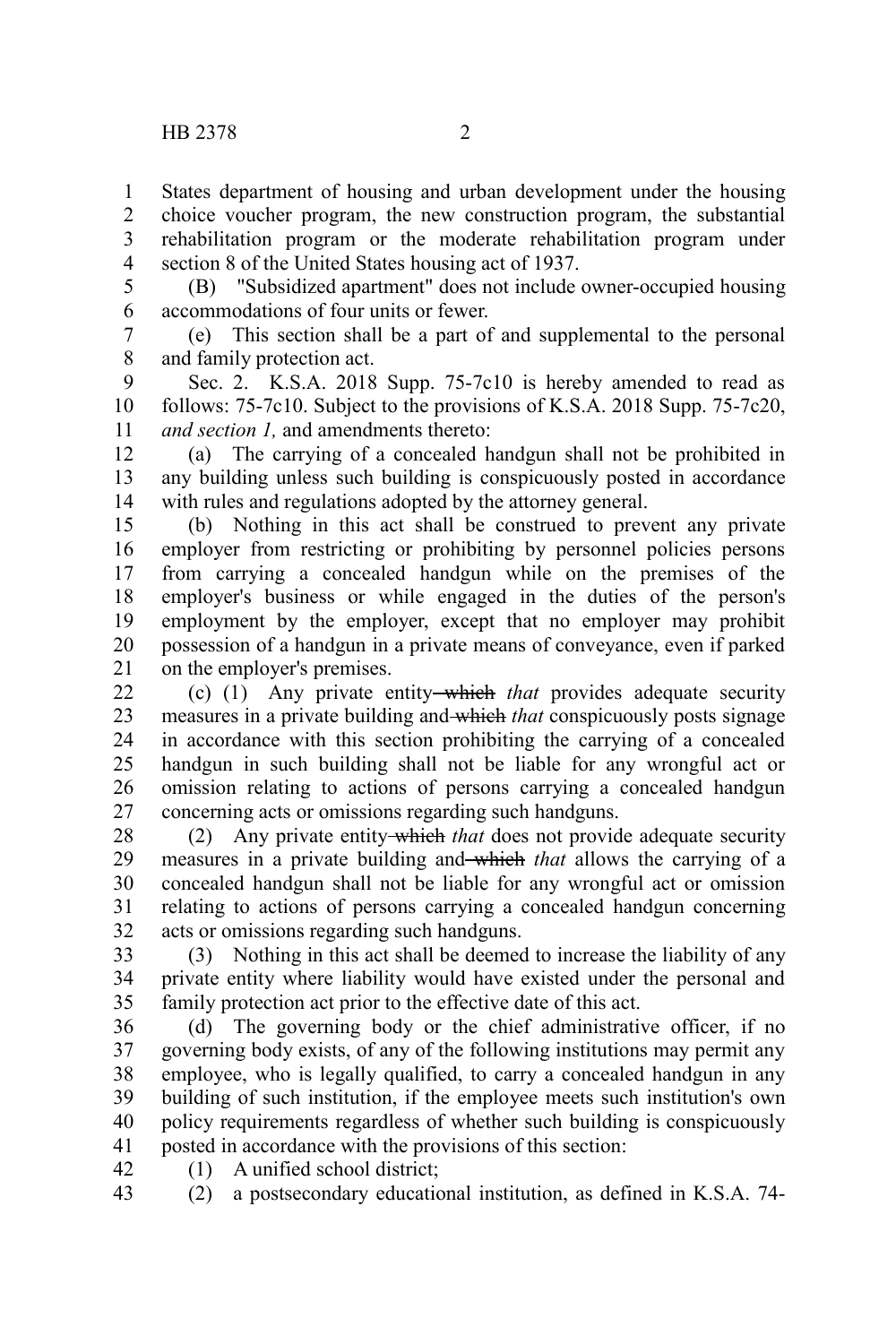3201b, and amendments thereto; 1

(3) a state or municipal-owned medical care facility, as defined in K.S.A. 65-425, and amendments thereto; 2 3

(4) a state or municipal-owned adult care home, as defined in K.S.A. 39-923, and amendments thereto; 4 5

(5) a community mental health center organized pursuant to K.S.A. 19-4001 et seq., and amendments thereto; or 6 7

(6) an indigent health care clinic, as defined by K.S.A. 65-7402, and amendments thereto. 8 9

(e) No public employer shall restrict or otherwise prohibit by personnel policies any employee, who is legally qualified, from carrying any concealed handgun while engaged in the duties of such employee's employment outside of such employer's place of business, including while in a means of conveyance. Public employers shall not be liable for any wrongful or negligent act of an employee carrying a concealed handgun that is not being carried in the course and scope of such employee's employment, concerning acts or omissions regarding such handguns. 10 11 12 13 14 15 16 17

(f) (1) It shall be a violation of this section to carry a concealed handgun in violation of any restriction or prohibition allowed by subsection (a) or (b) if the building is posted in accordance with rules and regulations adopted by the attorney general pursuant to subsection (j). Any person who violates this section shall not be subject to a criminal penalty but may be subject to denial to such premises or removal from such premises. 18 19 20 21 22 23 24

(2) Notwithstanding the provisions of subsection (a) or (b), it is not a violation of this section for the United States attorney for the district of Kansas, the attorney general, any district attorney or county attorney, any assistant United States attorney if authorized by the United States attorney for the district of Kansas, any assistant attorney general if authorized by the attorney general, or any assistant district attorney or assistant county attorney if authorized by the district attorney or county attorney by whom such assistant is employed, to possess a handgun within any of the buildings described in subsection (a) or (b), subject to any restrictions or prohibitions imposed in any courtroom by the chief judge of the judicial district. 25 26 27 28 29 30 31 32 33 34 35

(3) Notwithstanding the provisions of subsection (a) or (b), it is not a violation of this section for a law enforcement officer, as that term is defined in K.S.A. 2018 Supp. 75-7c22, and amendments thereto, who satisfies the requirements of either K.S.A. 2018 Supp. 75-7c22(a) or (b), and amendments thereto, to possess a handgun within any of the buildings described in subsection (a) or (b), subject to any restrictions or prohibitions imposed in any courtroom by the chief judge of the judicial district. 36 37 38 39 40 41 42 43